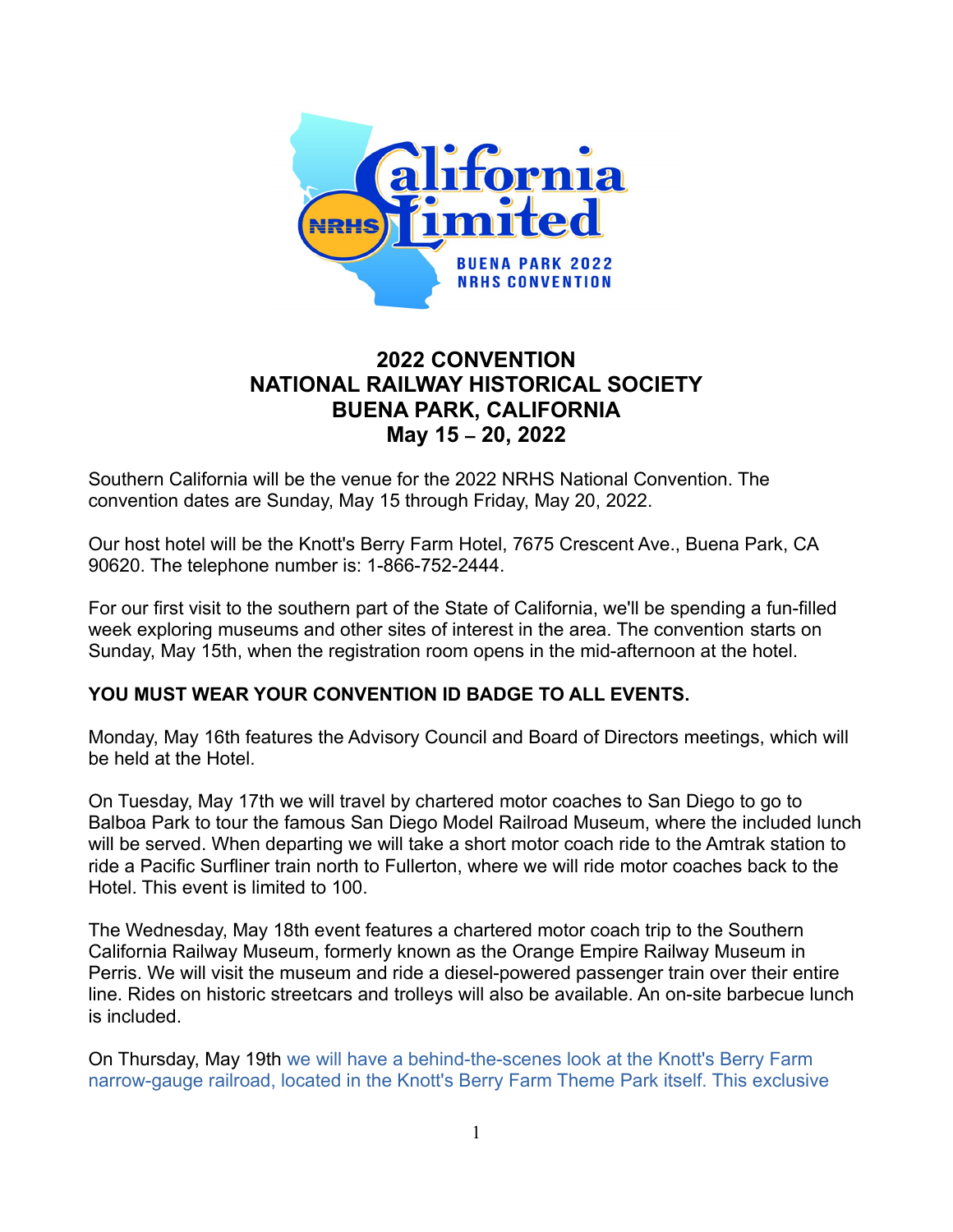walking tour event is available only to guests staying at the Knott's Berry Farm hotel. Other events that day will feature a chartered motor coach trip to visit the Nethercutt Museum at Sylmar. We will view their Canadian Pacific Royal Hudson steam locomotive and Pullman private car, as well as view their extensive car and musical instrument collections. A box lunch is included. This event is limited to 100.

On Friday, May 20th we will travel by chartered motor coach to Travel Town Museum in Griffith Park in Los Angeles. The museum has many interesting static displays of West Coast railroad equipment. An amusement park passenger train runs around the park. We will also visit the nearby Walt Disney Carolwood Barn. A box lunch is included.

Later on Friday afternoon the Annual NRHS Membership meeting will be held at the hotel.

On Friday evening, the annual NRHS banquet will be held at the hotel. The speaker will be Rob Shatsnider, chairman of the RailGiants Train Museum. The convention ends at the end of the banquet.

The area is rich with other venues of historic interest and with tourist sites.

Please plan to attend our first Southern California convention.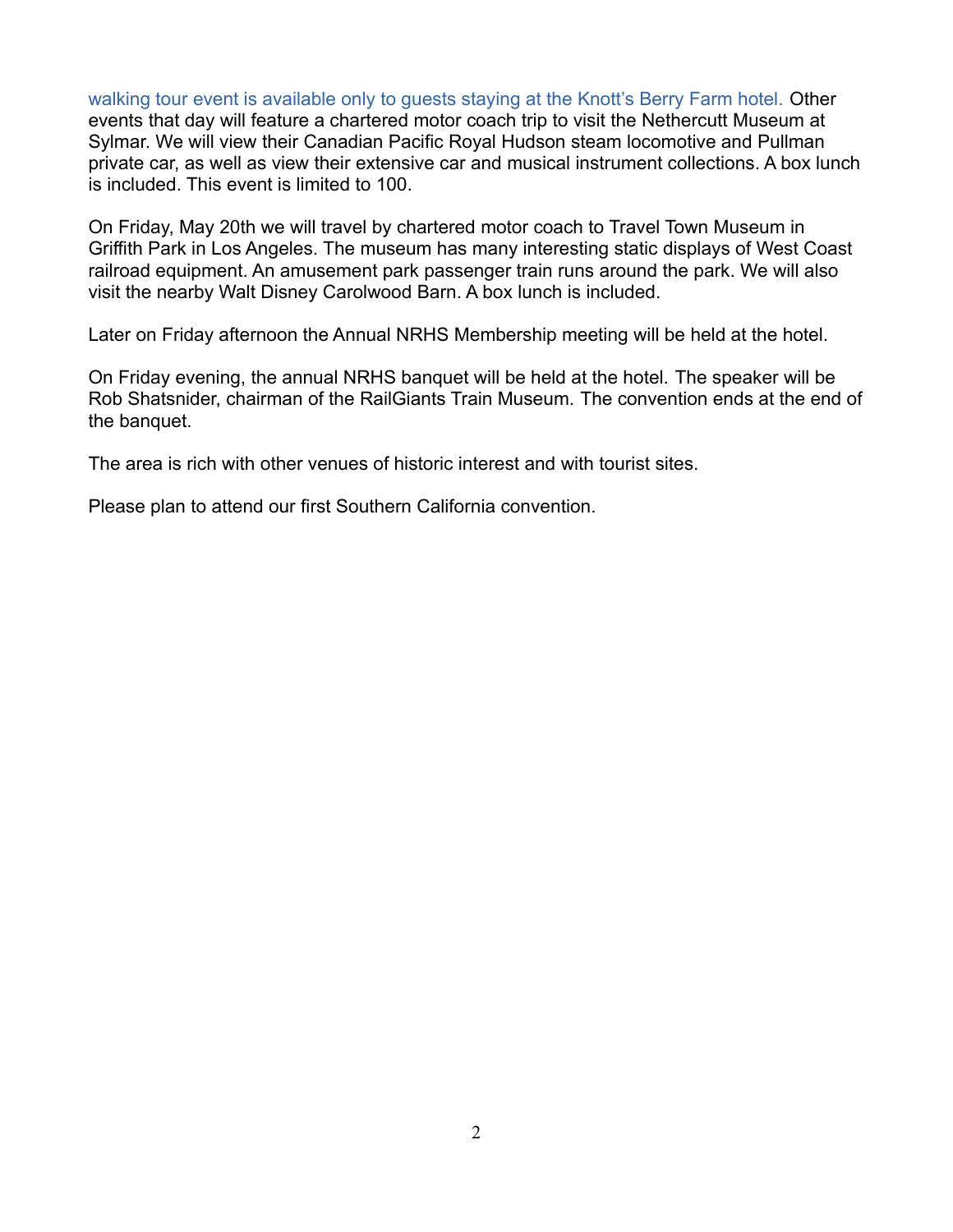### **CONTENTS:**

NRHS COVID-19 Policy for the 2022 Convention / Note to Attendees from John Fiorilla, NRHS General Council UPDATES TO THIS VERSION PROGRAM SUMMARY HEADQUARTERS HOTEL CONVENTION REGISTRATION ROOM GETTING TO AND FROM BUENA PARK, CALIFORNIA Amtrak Service Air Service Bus Service Private Automobile LOCAL TRANSPORTATION TICKETS AND SEATING REGISTRATION FEES AND CONVENTION BOOKLET CONVENTION EVENTS GENERAL INFORMATION How to Register **Schedules** Event Capacities Wait Lists Mobility Issues Special Dietary Needs How to Get Information Updates Ticket Delivery Waivers & Identification Terms & Conditions PAYMENTS, CANCELLATIONS & REFUNDS Options for Payments Refunds Additions to Orders Cancellations by Customer Cancellations or Alterations by NRHS Payment of Refunds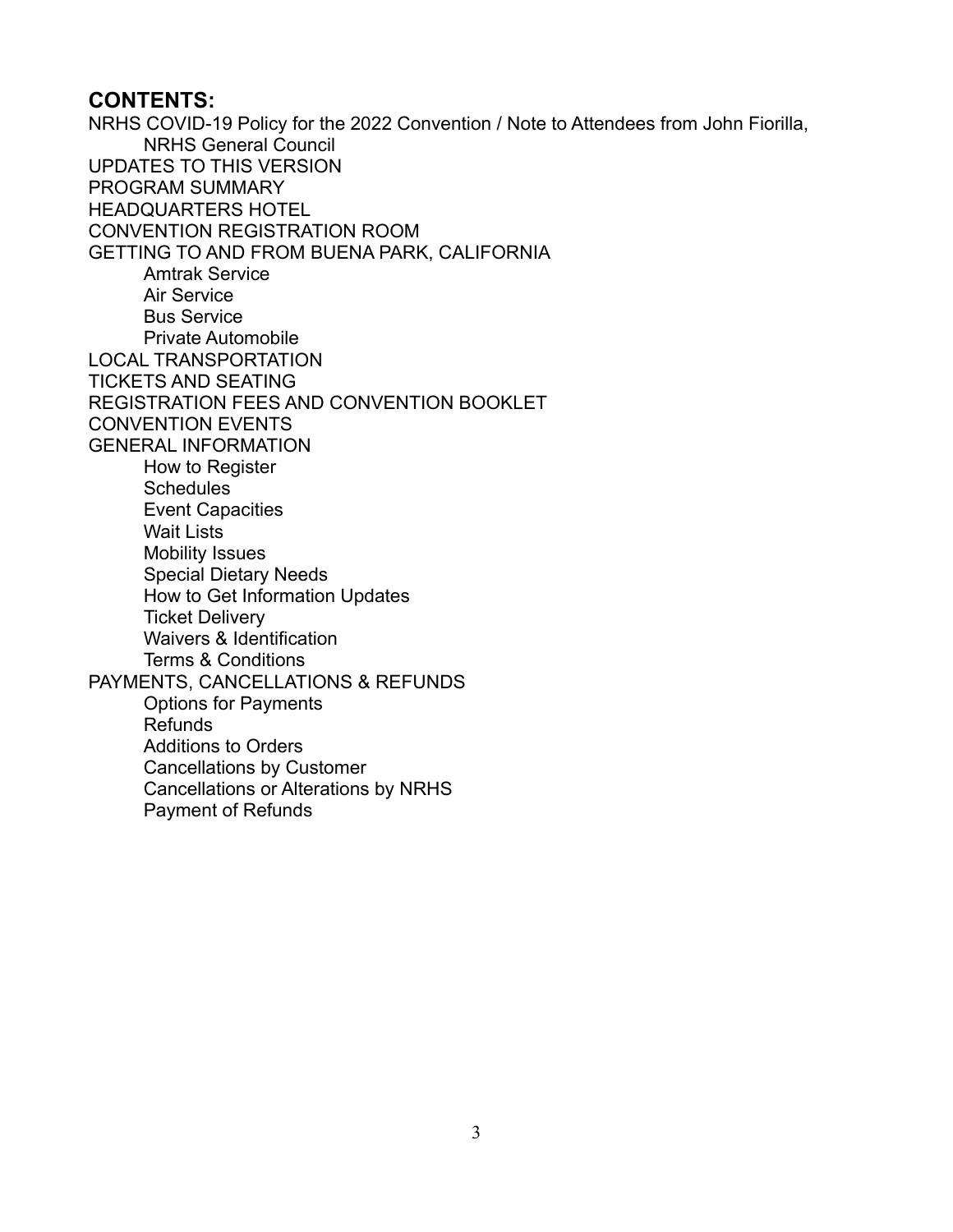# **COVID-19 POLICY FOR 2022 NRHS Convention at Knott's Berry Farm Hotel, California**

1. MASKS. The Hotel, State of California and the NRHS strongly suggest that masks be worn at all meetings in the hotel. In accordance with CDC guidelines, we require face coverings in all indoor public areas of our hotel for guests. This includes the restaurant when not seated and eating. In addition, the NRHS policy directs that masks must be worn on all buses and trains as required by the CDC and at all in door facilities including museums and eating facilities which you attend as part of the convention.

2. DISTANCING: The NRHS will set up board and members meetings to recognize social distancing for those attending the meetings. There will be limits to the number of persons who can attend such meetings based upon the size of the rooms in which they take place. Keep in mind that NRHS Officers and members of the NRHS Board and the NRHS Advisory Council will have first priority for seating at their meetings. Seating for the annual Membership meeting will be on a first-come, first-served basis.

3. VACCINATIONS. See the attached State of California Travel Guidelines regarding vaccinations. NRHS would appreciate if all adult attendees have been fully vaccinated and boosted for COVID-19 prior to attending the convention. Since many of our members are seniors or have underlying medical conditions which make them more susceptible to COVID-19, NRHS would like to take every precaution to avoid the spread of COVID-19 during the convention. We appreciate your understanding with our efforts to keep everyone safe.

### **FROM THE OFFICE OF THE GENERAL COUNSEL:**

A Note to Members Who Wish to Attend the Convention.

The NRHS is concerned about the health and safety of its members when they gather for the 2022 National Convention in Buena Park, California this May.

All attendees must be fully aware of reasonable safety precautions so as to not contract or spread Covid-19 or one of its variants. The State of California and the Knott's Berry Farm Hotel where the convention will be held all have Covid protocols that convention attendees are expected to follow. Obviously masking outside and inside at this time may be required not only at the hotel but at the different event locations that will be part of the convention. Social distancing is still a very good idea and California is telling its citizens not to travel unless they are vaccinated. Some of these protocols are required (such as masking) while others are recommended. Please understand that there is no insurance available to any organization should someone become infected while at any venue at the convention. In addition, NRHS will require that you sign a release that you understand the risks involved and that you will release the NRHS, NRHS Fund and the venue sites visited during the convention from any liability for contracting Covid-19 or one of its variants. Obviously if your doctor says you can be vaccinated you should be vaccinated since this will give you the best protection against contracting or spreading Covid-19.

Note these protocols can change without notice and as we get closer to the convention dates, we will provide a summary of what is expected from all attendees.

If you have any questions, you may address them to NRHS General Counsel John Fiorilla at [GC@NRHS.com](mailto:GC@NRHS.com). John K. Fiorilla, Esq. General Counsel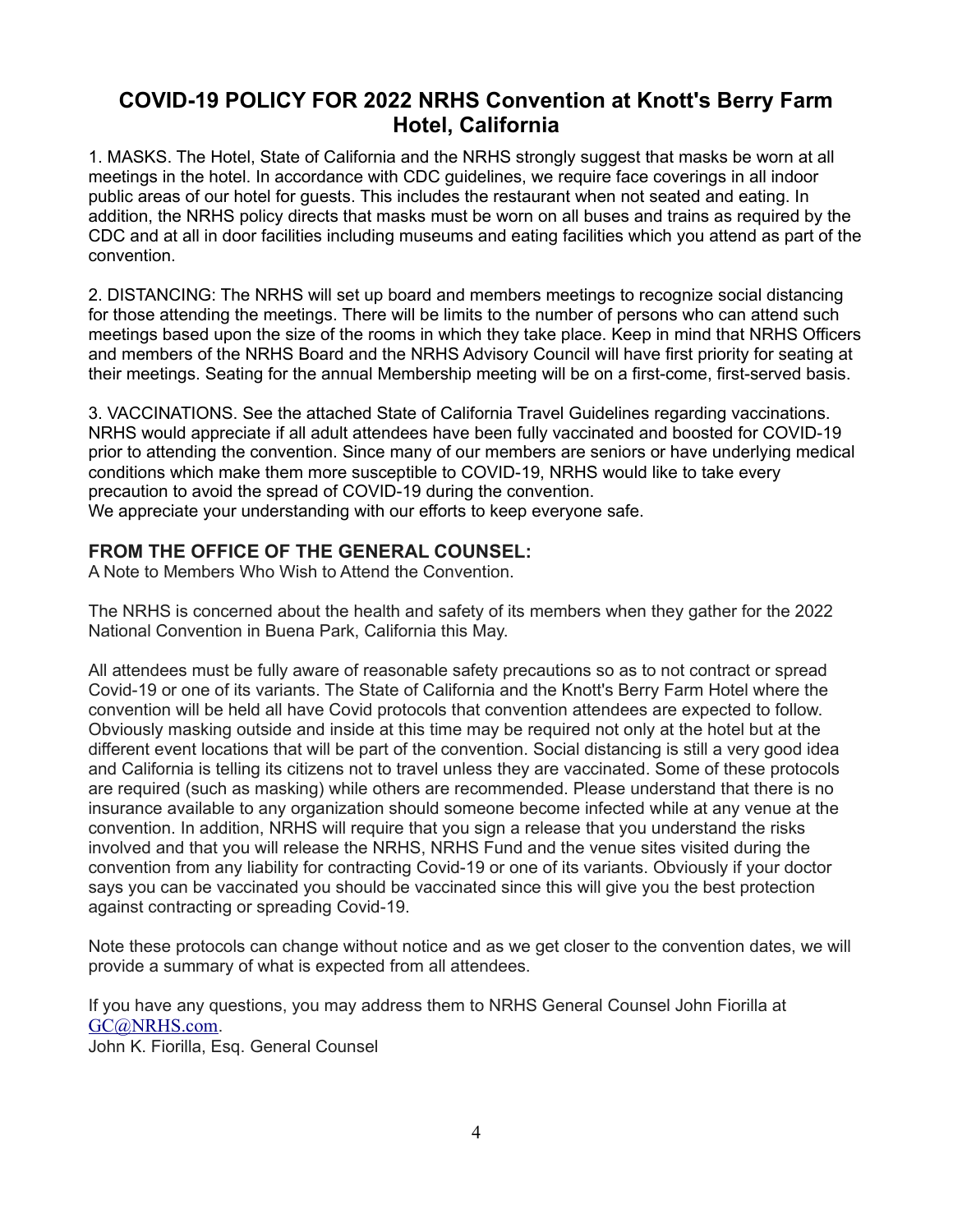# **Traveling To or From California? Follow These Travel Guidelines**

#### **Traveling to or from California? Help prevent the spread of COVID-19 by following these travel guidelines. Read the CDC's Travel Guidance.**

#### **Follow CDC Travel Guidance**

All travelers arriving or returning to California from other states or countries should follow CDC travel guidance.

#### **Positive Test Result? Isolate and Take Precautions**

All travelers who test positive or develop symptoms of COVID-19 should isolate and follow public health recommendations.

#### **Delay International Travel Until You're Up to Date on Your Vaccines**

If you're traveling internationally, follow CDC testing guidelines for international travel before and after your return to the U.S. Follow all CDC and California masking guidelines. Stay informed of CDC travel recommendations by destination that will warn you about high transmission rates in an area.

Be sure to stay up to date with your COVID-19 vaccinations.

#### **If You Are NOT Up to Date on Your Vaccines, But Choose to Travel Domestically, Test Before and After**

If you are not up to date on your vaccines, but choose to travel domestically (within the U.S.), test within 3 days before and 3-5 days after travel. If you had a confirmed COVID-19 infection in the past 90 days (approximately 3 months), you do not need to test before or after traveling or stay home after you returned from travel.

#### **Always Wear a Mask on Public Transportation (Regardless of Your Vaccination Status)**

Masks are required AT ALL TIMES on public transportation (including airports, planes, trains, buses, stations, etc.) into, within, or out of the U.S.

Read our guidance for the face coverings.

**Scan the QR code to see interactive links on this flyer**



**March 2022 • © 2022, California Department of Public Health**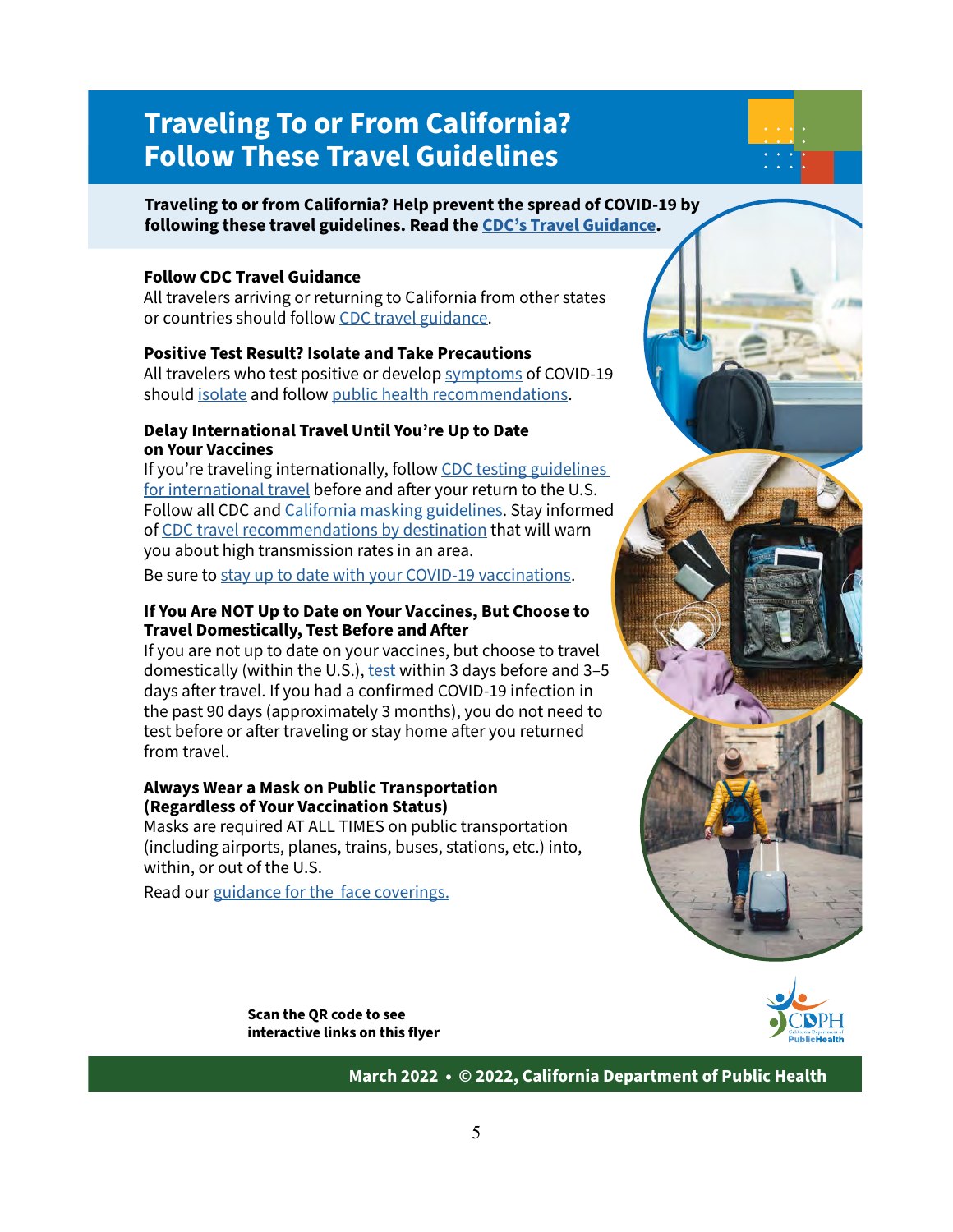# **UPDATES TO THIS VERSION**

The California Department of Public Health Travel guidelines on Page 5 have been updated.

The Mail Order Manual Processing Fee of \$20 is being waived.

Announcing that an agreement has been reached with the Knott's management to allow us to offer on a one-day basis only, behind-the-scenes tours of their narrow-gauge park railroad. The three tours will take place early on Thursday, May  $19<sup>th</sup>$ . Space is very limited. Please note: tickets will only be sold in the Registration Room. This event is limited to 20 attendees per tour and is restricted to NRHS Knott's Berry Farm Hotel guests only.

Minor changes have been made to the scheduled times for the Thursday and Friday events.

## **PROGRAM SUMMARY**

Here's a quick look at the convention program highlights. The "Convention Events" section gives more detailed information.

Seating is limited for some events and classes of service. Please order early to assure you get the seats and events you desire.

YOU MUST WEAR YOUR CONVENTION ID BADGE TO ALL EVENTS.

#### **Sunday, May 15:**

Registration room opens at 3pm until 8pm.

#### **Monday, May 16:**

- Registration room opens at 7am 8pm.
- Morning event. NRHS Advisory Council Meeting.
- Lunch on your own.
- Afternoon event. NRHS Board of Directors Meeting.

#### **Tuesday, May 17:**

- Registration room open 7am 9am and 3pm 8pm.
- All day event. Travel by motor coach to visit the famous San Diego Model Railroad Museum at Balboa Park. Return trip by motor coach to the San Diego Amtrak station, ride a Pacific Surfliner train to the Fullerton station, then ride motor coaches back to the hotel. Lunch is included.

#### **Wednesday, May 18:**

• Registration room open 7am – 9am and 3pm – 8pm.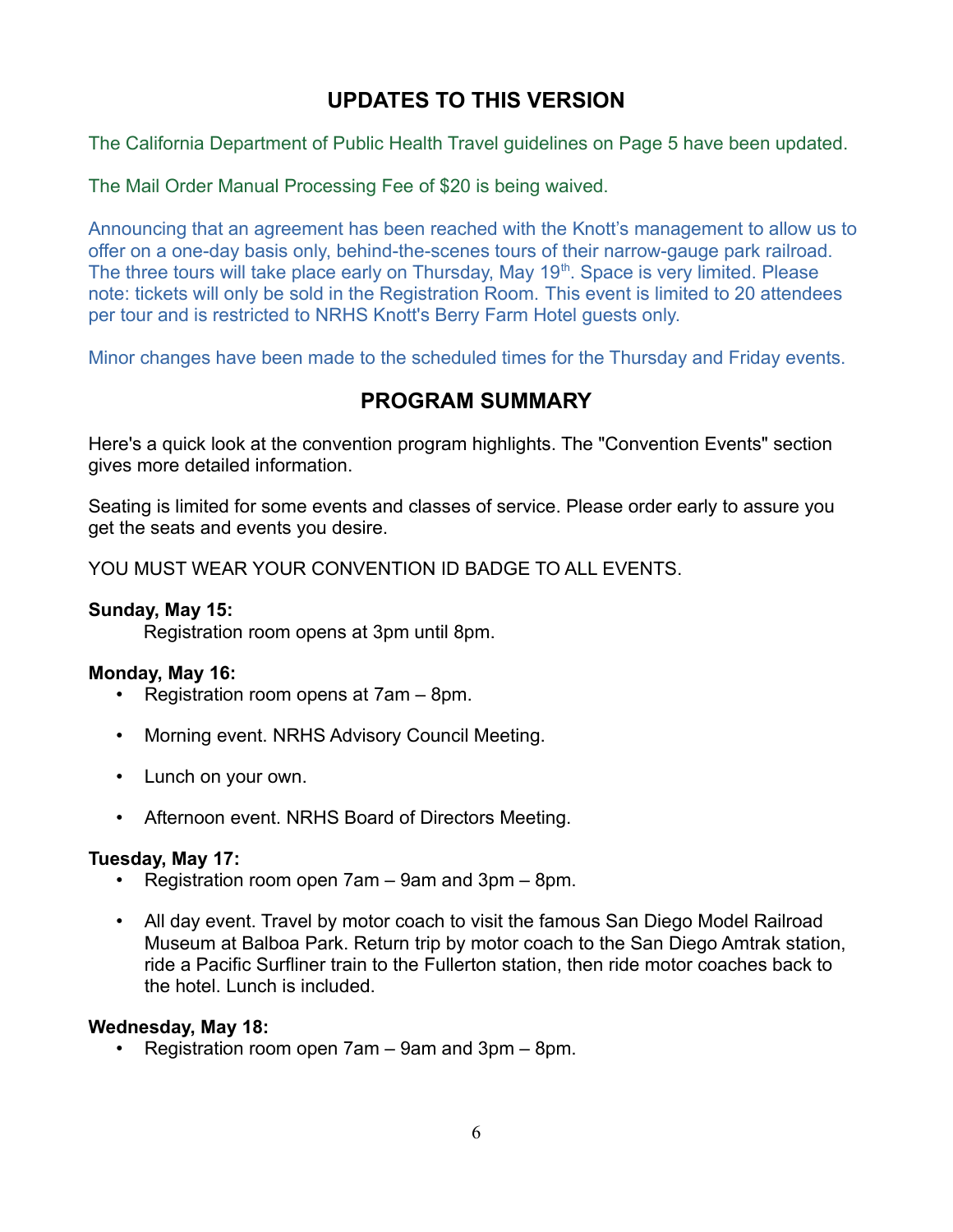• All day event. Travel by motor coach to the Southern California Railway Museum (formerly the Orange Empire Railway Museum). Barbecue lunch included. Dieselpowered train ride and streetcar/trolley rides throughout the park.

### **Thursday, May 19:**

- Registration room open 7am 9am and 3pm 8pm.
- Morning event. Special behind-the-scenes walking tours of the Knott's Berry Farm live steam narrow gauge railroad. Open to Knott's Berry Farm hotel guests only. Limited to twenty per tour. Three tours total. Tickets must be purchased in the convention Registration Room.
- Travel by motor coach to the Nethercutt Museum and Collections at Sylmar. Lunch is included.

### **Friday, May 20:**

- Registration room open 7am 9am and 3pm 6pm.
- Morning event. Travel by motor coach to Travel Town Museum in Griffith Park in Los Angeles, including visiting Walt Disney's Carolwood Barn. Lunch is included.
- Afternoon event. Annual Membership meeting.
- Evening event. Annual NRHS Banquet at the Knott's Berry Farm Hotel.

# **HEADQUARTERS HOTEL**

The convention hotel will be the Knott's Berry Farm Hotel, 7675 Crescent Ave., Buena Park, CA 90620. The telephone number to use for our event is: 1-866-752-2444.

All convention events will be leaving from the hotel.

The hotel is located adjacent to Knott's Berry Farm Amusement Park. Parking for hotel guests is included at no extra charge. If you are not staying at the hotel, parking is available for a \$20 charge per day. The hotel also includes a full-service restaurant, a fitness center, a pool with children's activity area, lighted sports courts and many other amenities. Please note: there is no hotel shuttle to the airport.

We have negotiated a room rate of \$119 per night for up to two people in a room, taxes extra. This rate is available starting two days before and running through two days after the end of the convention. Please use the discount code to receive the group rate: **NRHS2022**. Rooms must be booked by **April 14, 2022** to receive the special rate.

Rooms include Standard Two Queen and Single King options. **There are a very limited number of ADA Accessible rooms available.** No smoking is allowed in the hotel.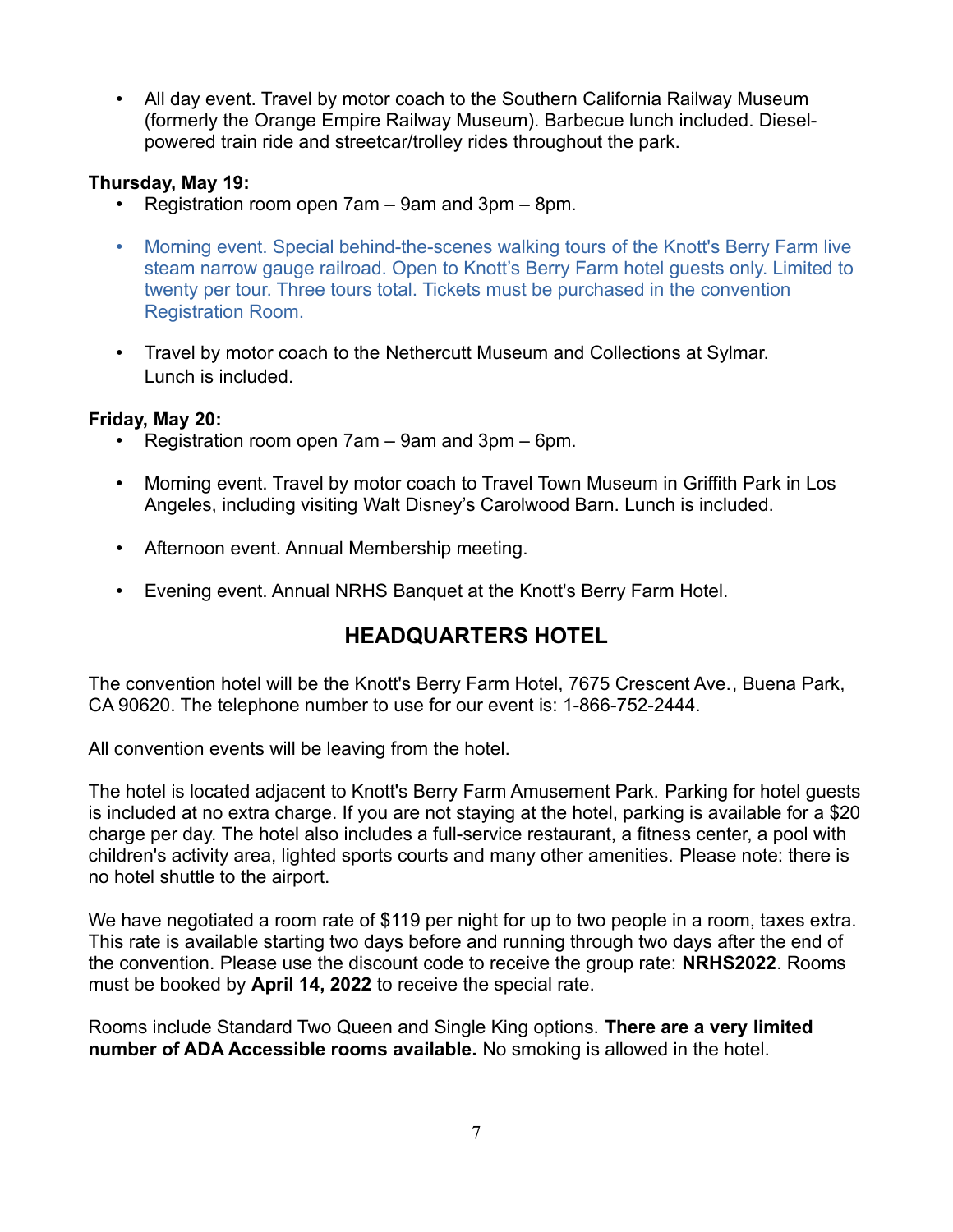The hotel has the Amber Waves full-service restaurant. The restaurant is open seven days a week and serves breakfast, lunch and dinner.

Check-in time starts at 4:00pm; check-out time is at 12:00pm (Noon). The hotel front desk will hold a limited amount of luggage for those guests attending functions on the day of departure, so that they may check out by Noon to avoid late check-out charges. There will be a \$10 charge per person for this service; please check with the hotel front desk.

# **CONVENTION REGISTRATION ROOM**

The registration room for the 2022 NRHS convention will be based in the Bastanchury Room, which is on the second floor. Here, convention participants will be able to pick up their registration packet including tickets, purchase any tickets still available for future events and ask questions about convention activities. If you are attending the Banquet, please see the sign-up board in the registration room to select a table number/seats.

All tickets for all events will be picked up in the registration room. No tickets or other material will be mailed.

In the registration room, the NRHS will have a sales desk for items related to the convention and organization, such as t-shirts, pins, hats and other items.

The hours that the registration room will be open are:

| Sunday, May 15    | $3pm-8pm$   |             |
|-------------------|-------------|-------------|
| Monday, May 16    | $7am - 8pm$ |             |
| Tuesday, May 17   | $7am - 9am$ | $3pm - 8pm$ |
| Wednesday, May 18 | $7am - 9am$ | $3pm - 8pm$ |
| Thursday, May 19  | $7am - 9am$ | $3pm - 8pm$ |
| Friday, May 20    | $7am - 9am$ | $3pm-6pm$   |

Traffic in the registration room is expected to be heavy on Sunday and Monday. If you are willing to assist, please contact Eileen Weber at: eileenweber@charter.net.

# **GETTING TO AND FROM BUENA PARK, CA**

#### **Amtrak Service:**

Amtrak offers daily service to Fullerton, CA on the Southwest Chief, trains No. 3 and No. 4. Fullerton is also served several times per day by Amtrak's Pacific Surfliner trains. Orange County Transportation Authority buses also serve the Fullerton Amtrak station. There is no direct bus from the depot to the hotel.

The Amtrak station address is: 120 Santa Fe Ave., Fullerton, CA, 93832. Amtrak still offers a variety of discounts (subject to change), including Senior and Military fares. For more information, visit www.amtrak.com or call 1-800-USA-RAIL (800-872-7245).

### **Air Service:**

The Long Beach Airport is the closest, but has limited commercial service. More air service is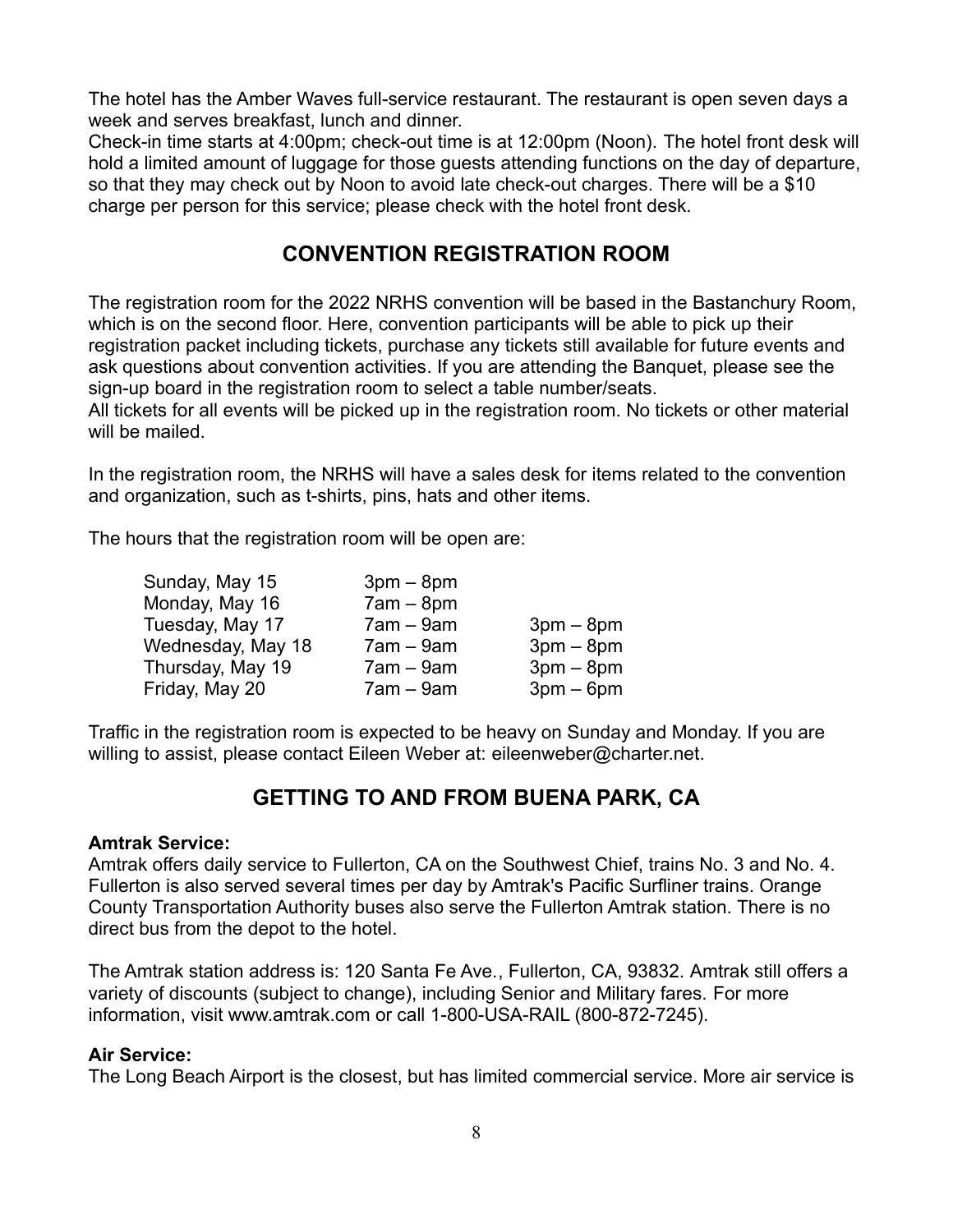available at the other four Los Angeles area airports – John Wayne/Santa Ana, Los Angeles International, Hollywood Burbank and Ontario.

### **Bus Service:**

Greyhound serves the nearby cities of Anaheim, Long Beach and Santa Ana. See www.greyhound.com or call (800) 231-2222 for more information.

### **Private Automobile:**

Buena Park is near Interstate Highway *–* I-5 and California 39*.*

### **LOCAL TRANSPORTATION**

The Orange County Transportation Authority provides local bus service throughout the area. For more information, see: https://www.octa.net/ .

Metrolink commuter trains serve the Fullerton Amtrak Station from the downtown Los Angeles Union Passenger Terminal. They also serve the Buena Park station that is directly north of the convention hotel. For more information, see [www.metrolinktrains.com](http://www.metrolinktrains.com/). OCTA Bus Route 29A connects the hotel to a stop that is within walking distance of the Buena Park station, which has a large parking lot. Amtrak Pacific Surfliner trains, however, do not stop at the Buena Park station.

There are numerous taxi companies serving the Buena Park area. An internet search will return many options.

Enterprise car rental is the nearest car rental facility that offers free pickups and drop offs at the Fullerton Amtrak Station. Also, there is bus service from Los Angeles International Airport to the Los Angeles Union Passenger Terminal.

For other transit options, see the Anaheim Resort Transportation website: https://rideart.org/ .

# **TICKETS AND SEATING**

Tickets will only be sold for all trips and events through the online NRHS registration system through April 30th. After April 30th, any remaining tickets will be sold on-site at the Knott's Berry Farm hotel starting May 15th at 3pm. After online sales close, we will post a list of available tickets, for your planning purposes. Check our registration room schedule for the hours/days when tickets will be sold for all events with space remaining.

Event participants should recognize that purchasing one ticket guarantees them one space at the event. On all trains, each passenger paying a fare will be entitled to a seat. Window seats are not guaranteed, as both window and aisle seats will be sold. Passengers are entitled to one seat per fare, to ensure other paying passengers are not excluded. Unless specific seats are assigned, seating is on a first come *–* first served basis. Seating arrangements will be made without regard to race, color, gender, creed or national origin. NRHS reserves the right, whenever operating conditions require, to transfer passengers from one car or train to another car, train, or to a motor coach if no train is available. Please listen to the NRHS staff for directions and further information on each event.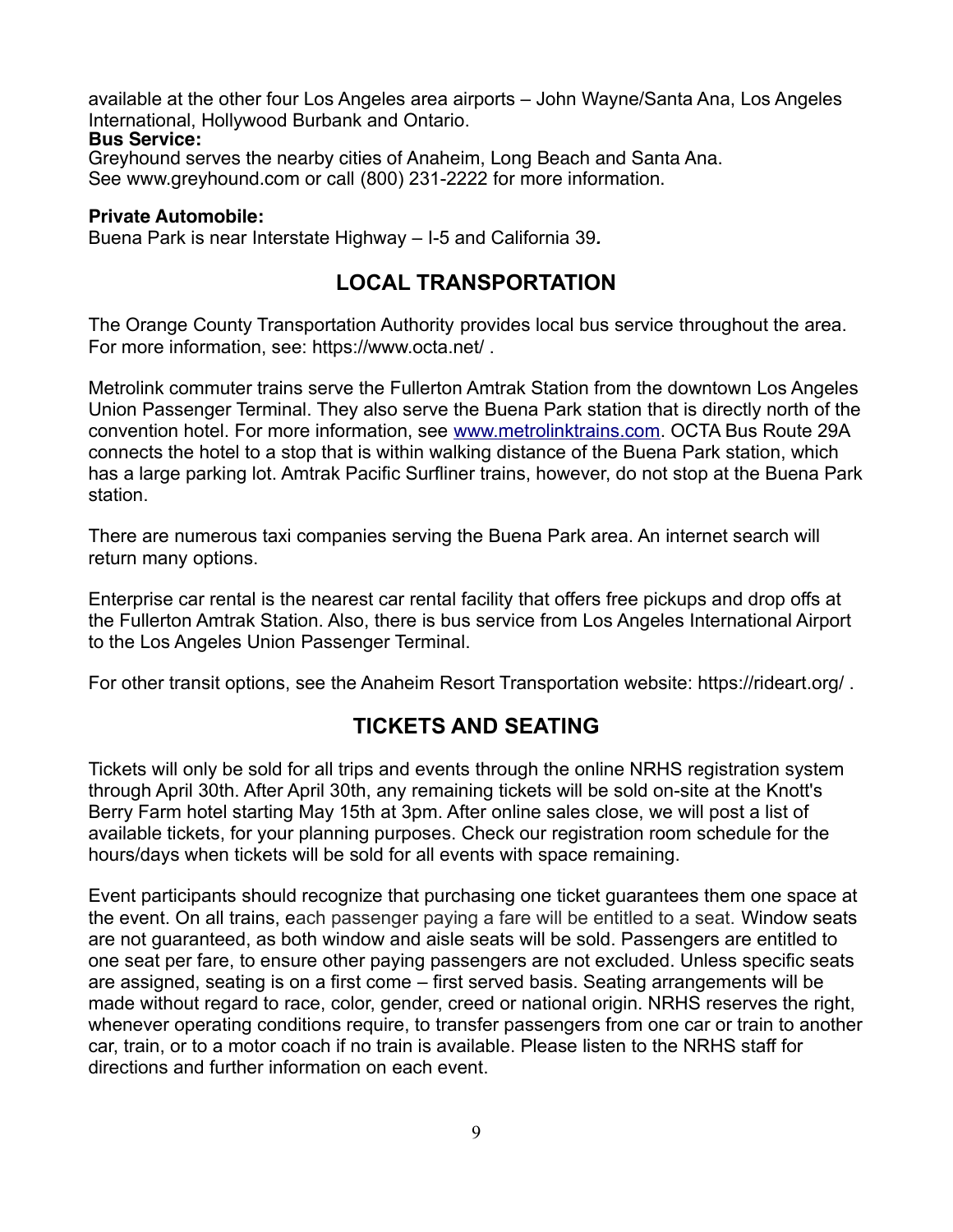All tickets are sold on a per person basis. Unless noted, there are no discounts for children or senior citizens. No railroad passes, or other discounts, will be accepted. Any children 12 and under must always be under the supervision of a responsible adult. All trains and museums are non-smoking venues.

When alcohol is available at a venue, please use responsibly.

Seating is limited for some events and classes of service. Please order early to assure you get the seats and events you desire.

### **REGISTRATION FEES**

All convention registrants must pay a registration fee. The fee is to be paid one time by each primary registrant. Additional family members included on the same registration do not require any additional registration fee payment. No additional registration fee is required for additional ticket orders.

Registrants who are current NRHS members pay the Member Registration Fee. To qualify for the Member Registration Fee, you must be a Member in Good Standing of the NRHS for the current membership year. Qualification is based on the NRHS national membership and not on membership in chapters or other organizations affiliated with a particular chapter.

Registrants who are not current NRHS members must pay the Non-Member Registration Fee. This fee includes a current At-Large Membership for the primary registrant only for the balance of the calendar year.

Payment of the appropriate registration fee entitles the registrant and all family members included in the same registration to convention name badges and access to all programs at the Knott's Berry Farm Hotel.

For registrants who submit a paper registration form rather than using the NRHS online registration system, NRHS will charge a \$20 manual processing fee, in addition to the registration fee. The fee is being waived. Those orders should be directed to:

> 2022 NRHS Convention c/o John K. Fiorilla 505 South Lenola Road, Suite 226 Moorestown, N.J. 08057

| FEES:                                                          |       |
|----------------------------------------------------------------|-------|
| 0010 NRHS Member Registration Fee                              | \$79  |
| 0020 NRHS Non-Member Registration Fee                          | \$100 |
| Mail-in orders are assessed a \$20 extra fee for this service. |       |

### **CONVENTION EVENTS**

**Seating is limited for some events and classes of service. Please order early to assure you get the seats and events you desire.**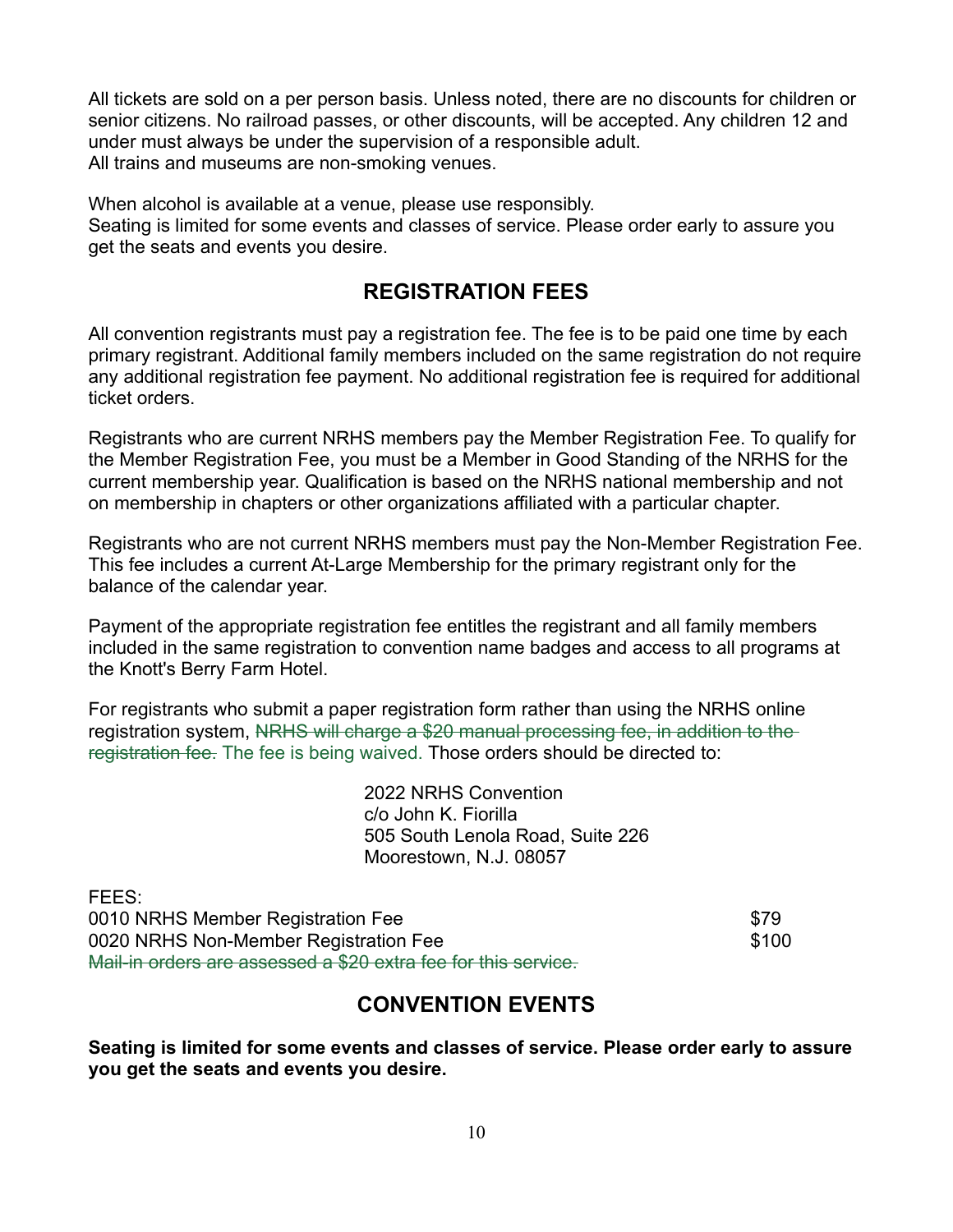**You must wear your convention ID badge to all events.**

**Monday, May 16, 2022** Advisory Council Meeting 8:30 to 11:30am no charge no charge Knott's Berry Farm Hotel.

### **Board of Directors Meeting 1 to 4:30PM** no charge no charge no charge

Knott's Berry Farm Hotel.

**NOTE:** Please wear your name badge to the meetings.

### **Tuesday, May 17, 2022**

### **San Diego Model Railroad Museum at Balboa Park in San Diego**

On today's event we will travel by chartered motor coach directly to the famous San Diego Model Railroad Museum located in Balboa Park. The Museum and its Research Library are not normally open to the public on Tuesdays or on a regular schedule. The museum features over 27,000 square feet of tracks, trains and trestles on five different operating layouts, ranging in gauge from N, HO, O, 3-rail O to G. The museum's gift shop and Research Library will also be open for our group. At the end of our visit, we will take a short bus ride to the classic former Santa Fe Station in downtown San Diego, where we will board an Amtrak Pacific Surfliner train for a ride to the Fullerton Station. Motor coaches will take us from Fullerton back to the hotel.

Lunch is included in this event and will be served inside the Museum. The sandwich options are: Turkey and Cheddar, Roast Beef and Swiss or Vegetarian. Each box lunch includes a bag of chips, whole fresh fruit, a jumbo cookie and a bottle of water.

This event involves a short walk from the motor coaches to the Museum and return. At the Fullerton Station it may be necessary to climb stairs or ride the elevator up to the pedestrian bridge to cross the other side of the station where the motor coaches will be waiting for us.

**NOTE:** Please wear your name badge.

#### **Tickets:**

| 1710 San Diego Model Railroad Museum, Turkey sandwich box lunch     | \$149 |
|---------------------------------------------------------------------|-------|
| 1720 San Diego Model Railroad Museum, Roast Beef sandwich box lunch | \$149 |
| 1730 San Diego Model Railroad Museum, Vegetarian box lunch          | \$149 |

### **PLANNING SCHEDULE: (Times dependent on traffic conditions).**

- 8:00AM Motor coaches begin boarding
- 8:15AM Last motor coach departs the hotel
- 10:15AM Motor coaches arrive at San Diego
- 2:00PM Motor coaches begin departing the Museum
- 2:30PM Motor coaches arrive San Diego Amtrak Station
- 3:00PM Amtrak Pacific Surfliner Train departs San Diego
- 5:21PM After the train arrives, motor coaches begin boarding and depart when full
- 5:45PM Motor coaches arrive at the Hotel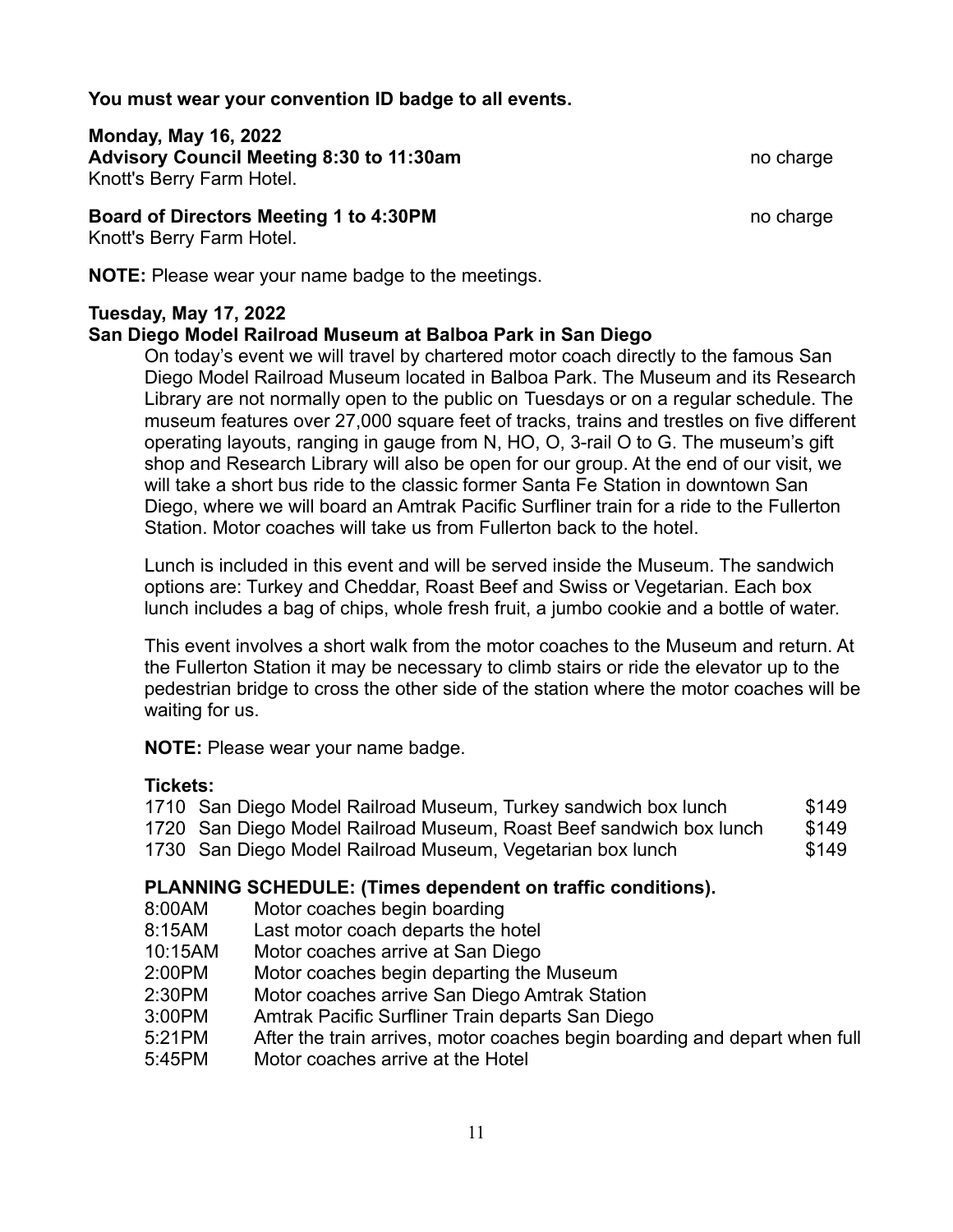### **Wednesday, May 18, 2022**

### **Southern California Railway Museum Trip**

This day's event takes us by chartered motor coach to ride and view historic trolleys and trains at the Southern California Railway Museum (formerly named the Orange Empire Railway Museum) at Perris. You will be able to explore the West's largest collection of locomotives, passenger and freight cars, cabooses and streetcars, and interurban cars. A diesel-powered push-pull passenger train is planned to run continuously during our visit. Three of their fleet of antique trolleys are also planned to be operating this day. A barbecue lunch, included in the ticket price, will be available on site. The lunch includes a Pulled Pork Sandwich, sides of Baked Beans and Cole Slaw and a bottle of water.

**NOTE:** Please wear your name badge.

**Tickets:**

1800 Southern California Railway Museum Trip  $$155$ 

### **PLANNING SCHEDULE: (Times dependent on traffic conditions).**

- 8:15AM Motor coaches begin boarding
- 8:30AM Motor coaches depart the Hotel
- 10:00AM Motor coaches arrive at Perris
- 3:30PM Motor coaches begin boarding
- 4:00PM Last motor coach departs Perris
- 5:45PM Expected arrival of motor coaches back at the Hotel

### **Thursday, May 19, 2022**

### **Knott's Berry Farm Railroad Behind-the-Scenes Walking Tour**

An agreement has been reached with the Knott's management to allow us to offer on one-day-only a very special, behind-the-scenes walking tour of the Knott's Berry Farm 'Calico Railroad'. On this tour, you will see the famous three-foot gauge railroad, which has been in operation since January 1952. The railroad equipment is comprised of former Denver and Rio Grande cars from the early 1900s. Power for the trains is an ex-Denver and Rio Grande 2-8-0 Baldwin locomotive built in 1881. The Railroad also has an ex-Rio Grande Southern Galloping Goose, one of only seven remaining. A shop tour will be included in this event. While you will not be riding any equipment during this tour, you may return after the Park opens to the public at 10AM to ride the train. To do this, you must buy a Park admission ticket. For more information on admission tickets, please see the hotel front desk.

This event is limited to 20 attendees per tour and is restricted to NRHS Knott's Berry Farm Hotel guests only. The Behind-the-Scenes Tour tickets will only be sold in the NRHS Registration room. There will be NO advanced sales of this tour.

Please be aware that there will be a significant amount of walking involved, with few opportunities to rest.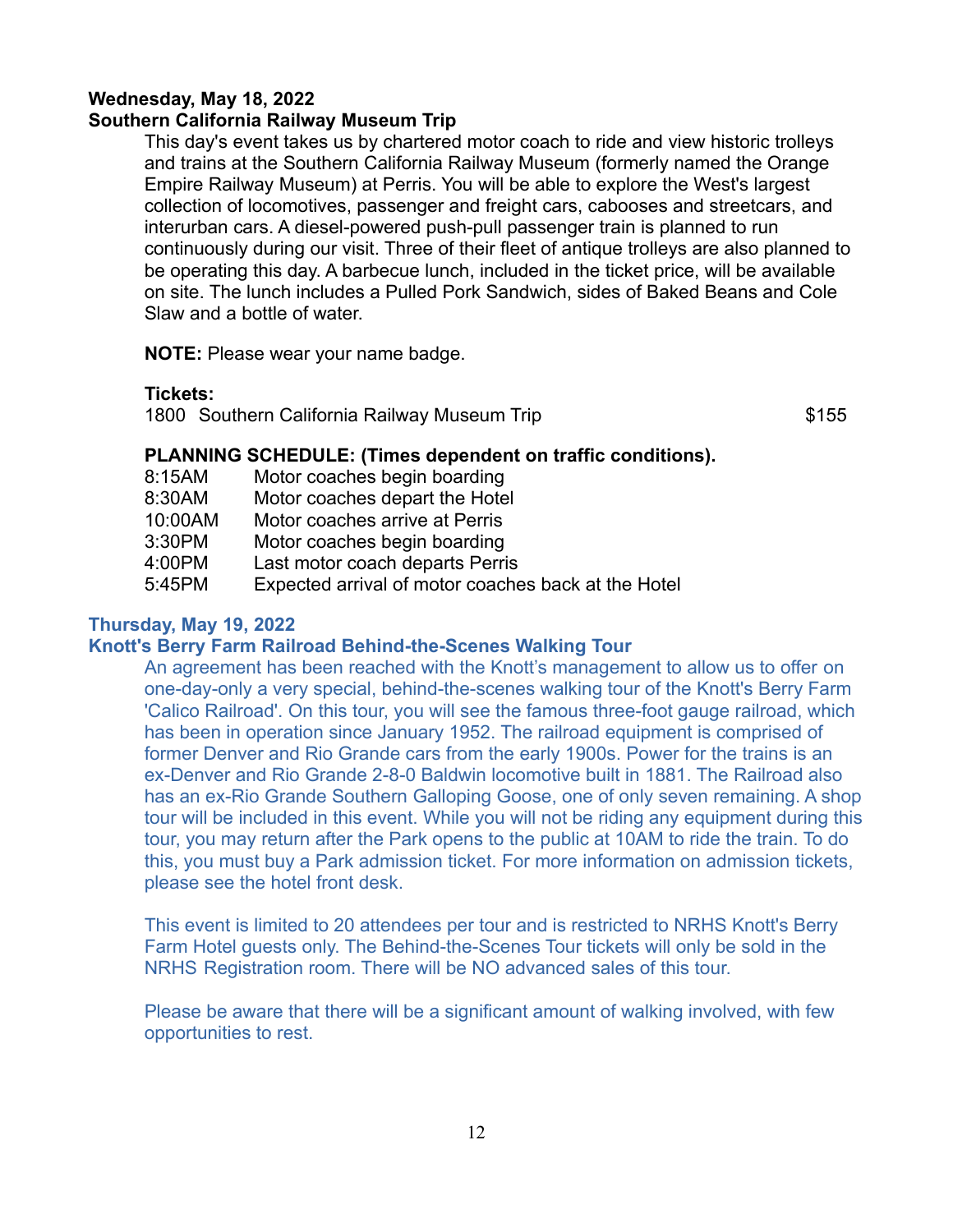#### **Tickets:**

- 7 Knott's Berry Farm Railroad Behind-the-Scenes Walking Tour 7AM \$20
- 8 Knott's Berry Farm Railroad Behind-the-Scenes Walking Tour 8AM \$20
- 9 Knott's Berry Farm Railroad Behind-the-Scenes Walking Tour 9AM \$20

### **PLANNING SCHEDULE**

| 6:50AM | Tour #7 meet in the Hotel lobby |
|--------|---------------------------------|
| 7:50AM | Tour #8 meet in the Hotel lobby |
| 8:50AM | Tour #9 meet in the Hotel lobby |

**NOTE:** Please wear your name badge.

### **Thursday, May 19, 2022**

#### **The Nethercutt Museum and Collections, Sylmar**

This day's event takes us by chartered motor coaches to tour the Nethercutt Museum and Collection in Sylmar. The collection is made up of three parts: the automobile museum with cars built from 1890s to the 1970s, the world-class mechanical musical instrument collection including the 5,000-pipe Wurlitzer Theatre Organ, and the railroad artifacts, which feature the 1937 Canadian Pacific Royal Hudson locomotive No. 2839 and the 1912 Pullman Private Palace car No. 100, named 'California'. A box lunch is included in this event.

Lunch is included in this event and will be served at the nearby Sylmar Park, which is a short walk away. The sandwich options are: Turkey and Cheddar, Roast Beef and Swiss or Vegetarian. Each box lunch includes a bag of chips, whole fresh fruit, a jumbo cookie and a bottle of water. No food or drink is allowed inside the Nethercutt.

Please note: At this time, the Museum requires all visitors to be fully vaccinated.

**NOTE:** Please wear your name badge.

#### **Tickets:**

| 1910 Nethercutt Museum Tour, Turkey sandwich box lunch     | \$65 |
|------------------------------------------------------------|------|
| 1920 Nethercutt Museum Tour, Roast Beef sandwich box lunch | \$65 |
| 1930 Nethercutt Museum Tour, Vegetarian box lunch          | \$65 |

#### **PLANNING SCHEDULE:**

| 8:00am             |                         | 9:30am Motor coaches begin boarding at the Hotel  |
|--------------------|-------------------------|---------------------------------------------------|
|                    |                         | 8:30am 10:15am Last motor coach departs the Hotel |
|                    |                         | Noon Arrive Sylmar Recreation Center for lunch    |
|                    |                         | 12:45pm Depart Sylmar Recreation Center           |
|                    |                         | 10:00am12:55pm Arrive Nethercutt Museum           |
|                    | $4:00 \text{pm}$ 3:15pm | Motor coaches begin boarding                      |
|                    | $4:30$ pm $3:30$ pm     | Last motor coach departs the Museum               |
| 3:30 <sub>pm</sub> |                         | 5:30pm Estimated arrival back at the Hotel        |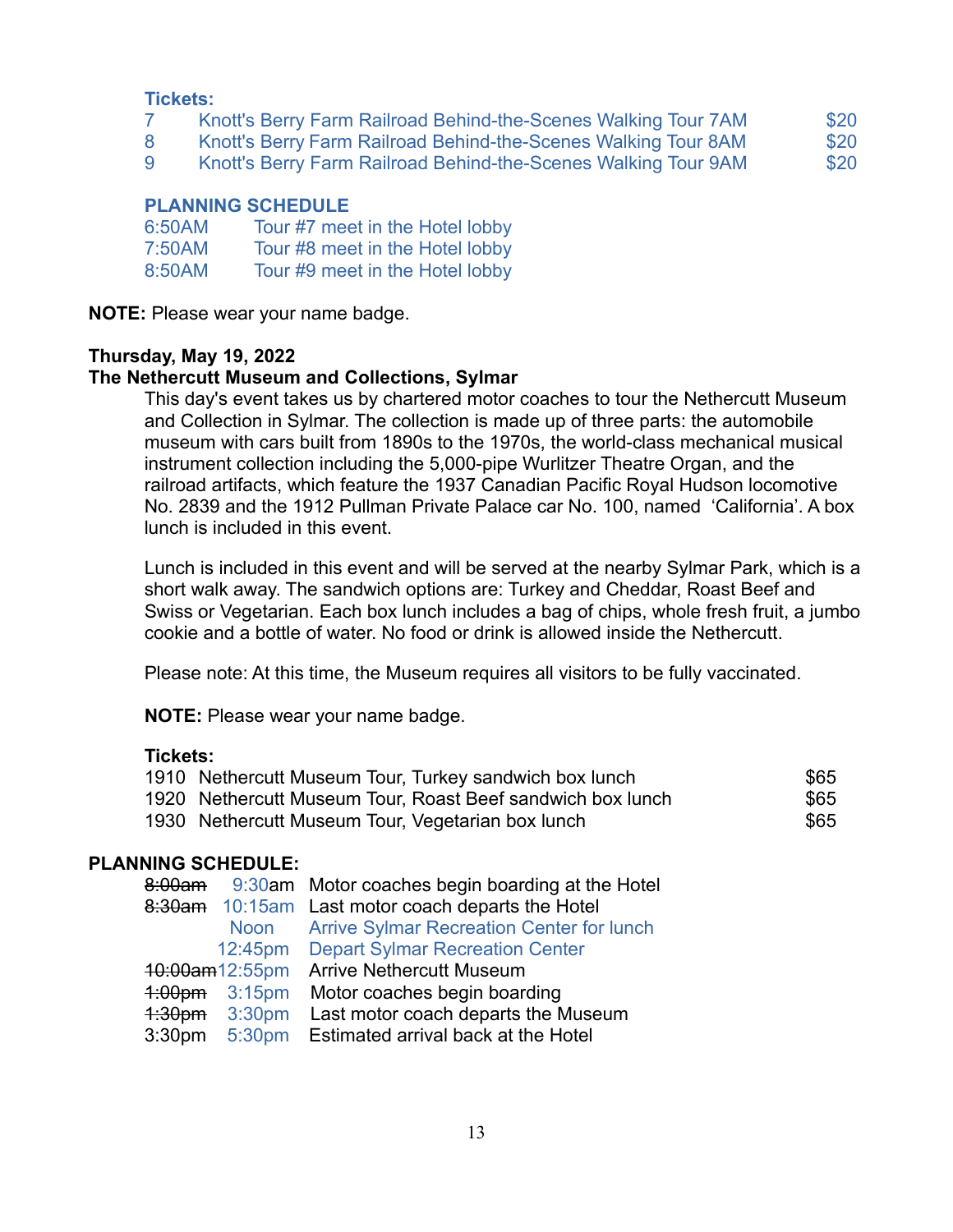### **Friday, May 20, 2022**

### **Travel Town Museum/Walt Disney's Carolwood Barn**

This day's events start by taking chartered motor coaches to the Travel Town Museum in Griffith Park near downtown Los Angeles. Here we will be able to view extensive static displays of mainly Southern California railroad locomotives, passenger cars, transit and railroad equipment.

Note: the grounds are uneven, so please watch your step. Smoking, alcoholic beverages and pets are not permitted.

We will then ride the motor coaches a short distance to the Walt Disney Carolwood Barn, where Walt built and worked on his 1/8th scale live steam backyard railroad. The Barn now houses a plethora of Disney memorabilia and a small model train layout.

At midday, a box lunch will be distributed at the Travel Town Museum. The sandwich options are: Turkey and Cheddar, Roast Beef and Swiss or Vegetarian. Each box lunch includes a bag of chips, whole fresh fruit, a jumbo cookie and a bottle of water.

#### **Tickets:**

| 2010 Travel Town Museum, Turkey sandwich box lunch     | \$89 |
|--------------------------------------------------------|------|
| 2020 Travel Town Museum, Roast Beef sandwich box lunch | \$89 |
| 2030 Travel Town Museum, Vegetarian box lunch          | \$89 |

#### **PLANNING SCHEDULE:**

| Motor coaches begin boarding at the Hotel                            |
|----------------------------------------------------------------------|
| Motor coaches depart Hotel                                           |
| 9:45am 10am Motor coaches arrive at Travel Town in Griffith Park     |
| Motor coaches depart Travel Town for Carolwood Barn in Griffith Park |
| Motor coaches begin boarding                                         |
| Motor coaches depart Griffith Park                                   |
| Estimated arrival back at the Hotel                                  |
|                                                                      |

#### **Friday, May 20, 2022**

**Annual Membership Meeting 3:30PM 4:00PM** no charge no charge Knott's Berry Farm Hotel.

**NOTE:** The NRHS Annual Meeting is open to all NRHS members, and your attendance is strongly encouraged. Please wear your name badge.

#### **Friday, May 20, 2022 Annual Banquet**

This year's annual Banquet will be held on the Vista (9th) floor in the Rosamond Salon I Room. The planned speaker is Rob Shatsnider, chairman of the RailGiants Museum. Please see the sign-up board in the registration room, starting in the afternoon on Sunday, May 15th to select a table number/seats.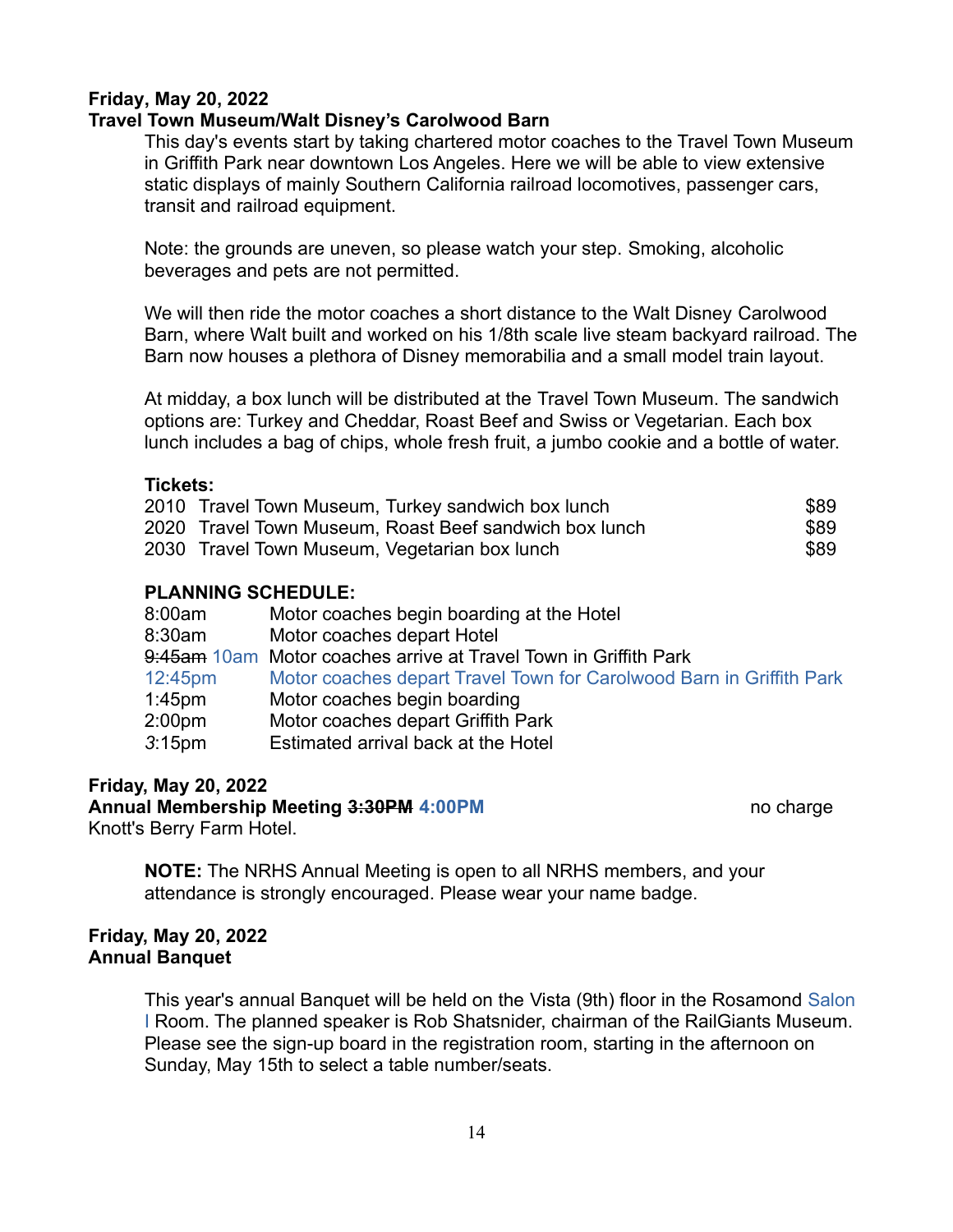The entree choices are: Mrs. Knott's Famous Fried Chicken, Pot Roast with Mushroom Sauce, or Salmon.

Each meal includes Fresh Field Green or Traditional Caesar Salad, Farm Style Potato Salad, Rotini Pasta Primavera Salad, California Fruit Platter, Whipped Potatoes or Garden Rice Pilaf, Chef's Daily Selection of Fresh Seasonal Vegetables, Freshly Baked Rolls with Preserves and Butter, and Boysenberry or Apple Pie for Dessert.

This is a buffet, not a plated meal.

**NOTE:** Please wear your name badge.

#### **Tickets:**

2055 Annual Banquet **\$62** 

### **PLANNING SCHEDULE:**

| 6:00PM        | Cocktail hour |
|---------------|---------------|
| 7:00PM        | Dinner served |
| 8:30PM 8:00PM | Program       |

# **GENERAL INFORMATION**

### **How to Register**

The best way to register and purchase tickets for the 2022 NRHS Convention is to use our **On-Line Registration System.** When you use our on-line system, you will see the latest information about available capacity, and you will receive immediate confirmation of your purchase. On-Line Registration requires payment by a major credit card or by PayPal. We strongly suggest that you read through the event descriptions and make your decisions about what you want to purchase before going to the registration system. You can use the On-Line Registration System to review your order or add to it. To reach the NRHS On-Line Registration System, go to:

### *https://nrhs.regfox.com/2022-convention*

You may also register manually by printing, filling out and submitting the PDF registration form. Manual registrations will take us longer to process and confirm due to the mailing times required. Sales will depend on the capacity available on the day the order is processed, not the capacity available on the day it was mailed. Manual orders may be paid by check or money order; the required payment must accompany the order. Mail-in orders are assessed a \$20 extra fee for this service. The fee is being waived. Installment payments are not accepted. The manual registration form may be downloaded at:

#### *https://nrhs.com/convention/*

We are not staffed nor equipped to handle telephone orders. Please note that advance registration will close on April 30, 2022 so that records can be transferred to Buena Park. Any remaining unsold event capacity will then be offered for sale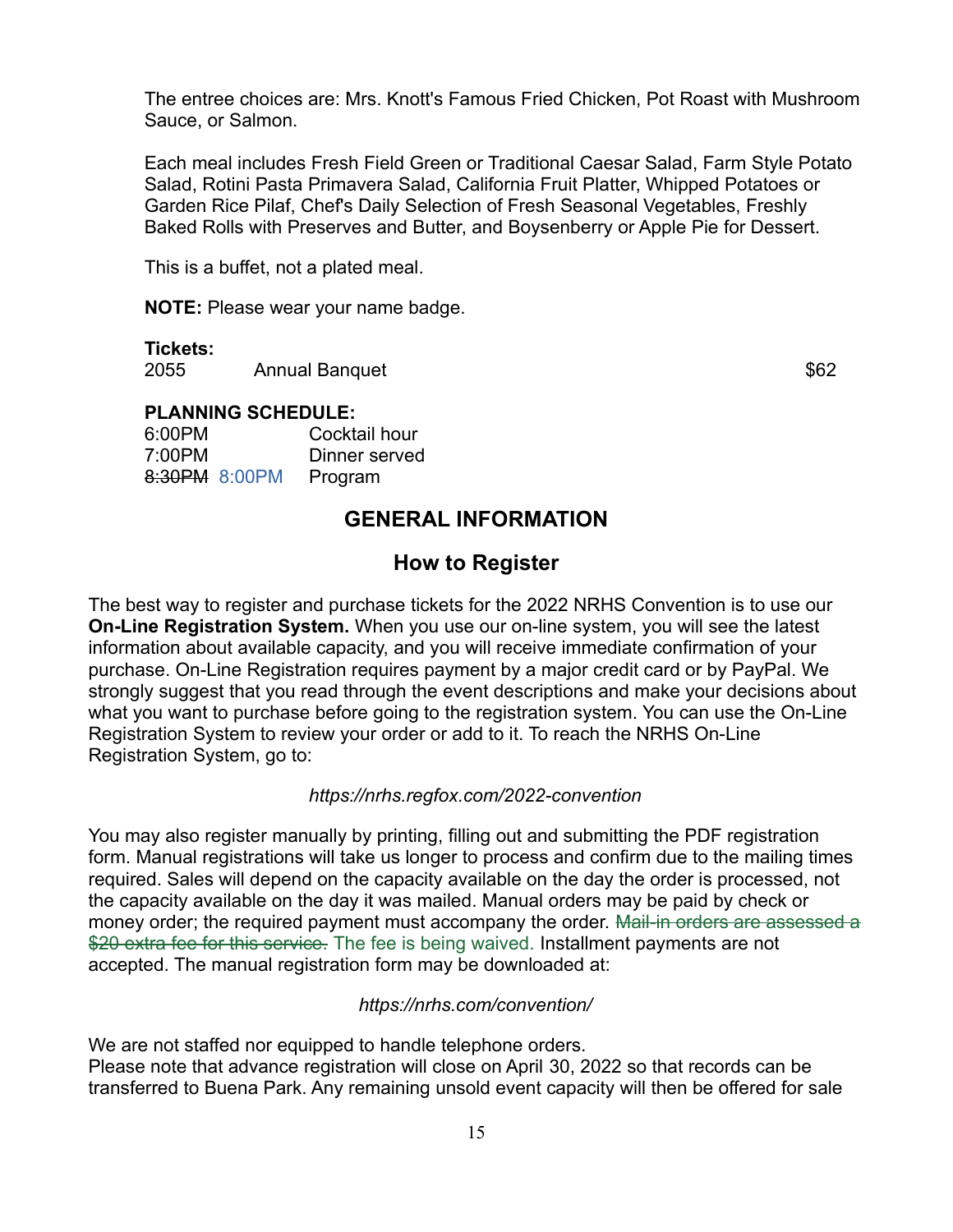over the counter at the headquarters hotel in the registration room. For your planning purposes, after online registration closes on April 30th we will post online the tickets remaining for each event.

### **Schedules**

The official schedule of events will be posted in the convention registration room. **Schedules are subject to change. Schedules included in the event information are preliminary and for general guidance only, although they represent our best information at this time.** Please make sure you check the official schedule in the registration room.

Final schedule adjustments are expected to be minor, but could be significant if caused by local weather or railroad conditions. Major schedule changes known in advance of the convention will be posted on https://nrhs.com/convention/ .

# **Event Capacities**

The event capacities shown in the On-Line Registration System are the most current information available. These capacities are updated in real time.

# **Wait Lists**

No wait lists will be kept for the 2022 convention events.

# **Mobility Issues**

While the NRHS strives to make events as accessible as possible, much of the passenger train equipment used is of a historical nature and not designed for modern wheelchairs and electric scooters. Because of the historical nature of this equipment, wheelchairs and electric scooters cannot be used on the trains. Passengers are required to climb at all boarding locations, including the buses or motor coaches. NRHS and railroad staff will be available to assist passengers on and off the trains, motor coaches and buses.

# **Special Dietary Needs**

Please indicate any special dietary needs (food allergies, dietary limits, etc.) when you register, either online or on the paper form. Not all events include meals, so please read the event descriptions carefully to find out if meals or other food is included. Where food is provided as a part of an event, the caterer will be provided a listing of participants who have indicated special dietary needs. Please ask for your special meal at these events by name. Please do not write "none" or other such terms if you do not have any special dietary needs. This only indicates to the online registration system that you do have special dietary needs.

# **How to Get Information Updates**

You may check back with the website periodically to view updates. New information and update bulletins will be posted on www.nrhs.com as information becomes available. If you have specific questions about the 2022 NRHS Convention that are not answered by the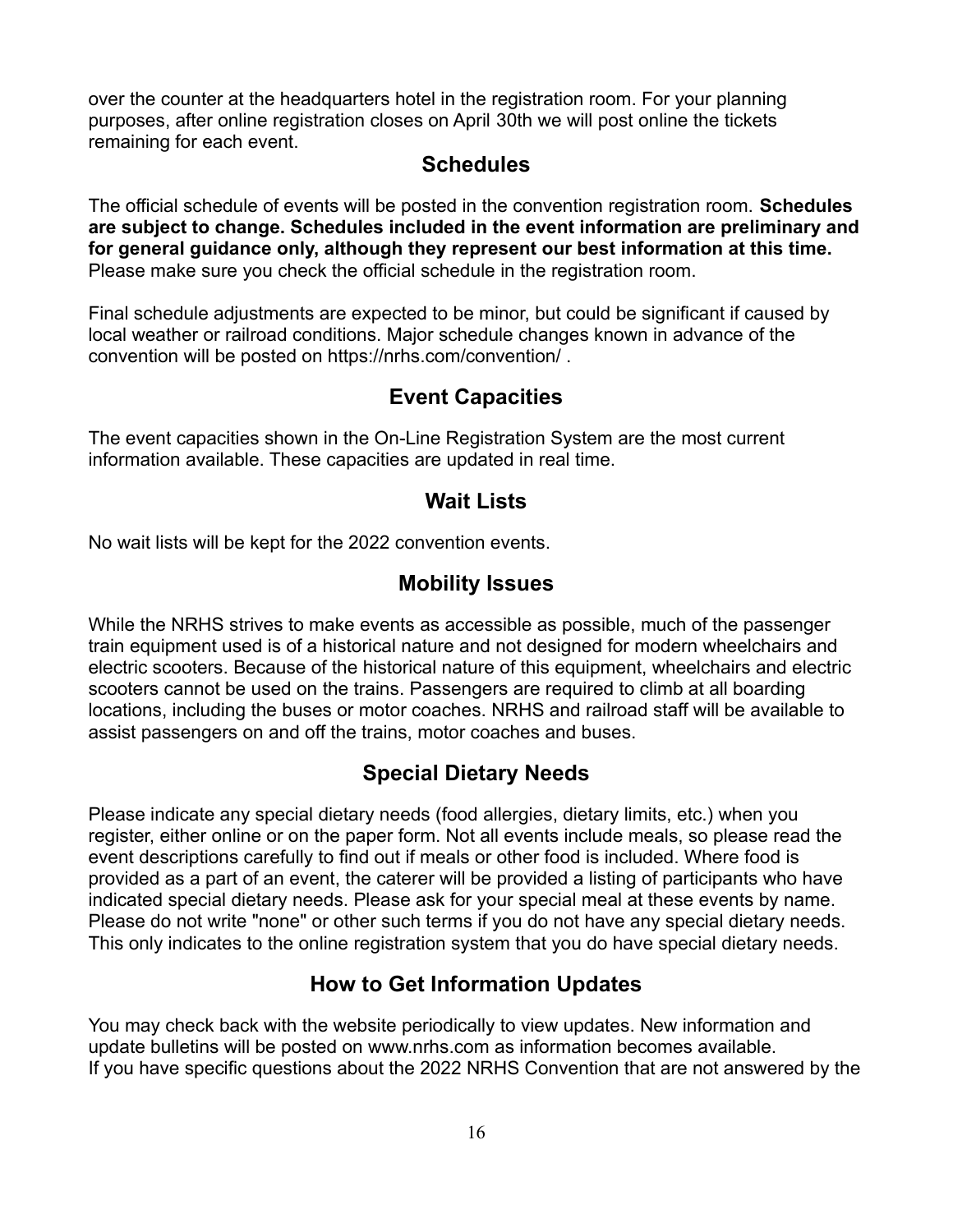resources above, please contact us directly by leaving a message at:

636-543-NRHS or 636-543-6747

Please be aware that messages are only checked periodically; we may not get back to you for three to five days.

# **Ticket Delivery**

You have only one option for delivery of tickets, name badges and other convention registration materials. All convention packets will be held at the registration room. Pick up is available starting on Sunday afternoon, May 15th at 3pm, or held there for pick up prior to your first convention event.

# **Waivers & Identification**

At this time, we do not believe that there is a need to submit a general liability waiver form or produce government-issued identification in order to participate in the 2022 NRHS Convention. Participants may be required to sign waivers or produce identification for specific activities, although we do not know of any such requirements at this time. Convention participants may be required to show identification when picking up their tickets in the registration room.

Should requirements change, NRHS will update this information on the website and at the registration room, or at the specific event.

# **Terms & Conditions**

Tours, trips, excursions and events (also referred to as an "Activity" or "Activities") are offered by the National Railway Historical Society, Inc. (NRHS) to NRHS members and the public subject to these General Conditions, as well as to any special conditions applicable to each Activity. The specific conditions for a particular Activity may also modify these General Conditions. By making a reservation, a participant agrees to have read, understood and be bound by these General Conditions and the specific conditions applicable to that Activity.

Unless otherwise noted in the specific conditions for an individual offering or in the section "Payments, Cancellations & Refunds" below, full payment is required for each reservation at the time the reservation is made.

By making a reservation, a participant agrees that NRHS is not responsible for any delays, late arrivals, changes in trip itineraries, missed connections, loss of business or other opportunities, re-routings or detours required by or caused by a railroad or transportation service, cancelled or annulled trains, mechanical failures or Acts of God.

NRHS is not a common carrier, and Activities offered by NRHS are not common carriage. NRHS and its representatives act only as agents for the passengers with respect to the transportation, accommodations and other services included in each Activity, including transportation by rail, motor coach, automobile, steamship or plane; as well as food and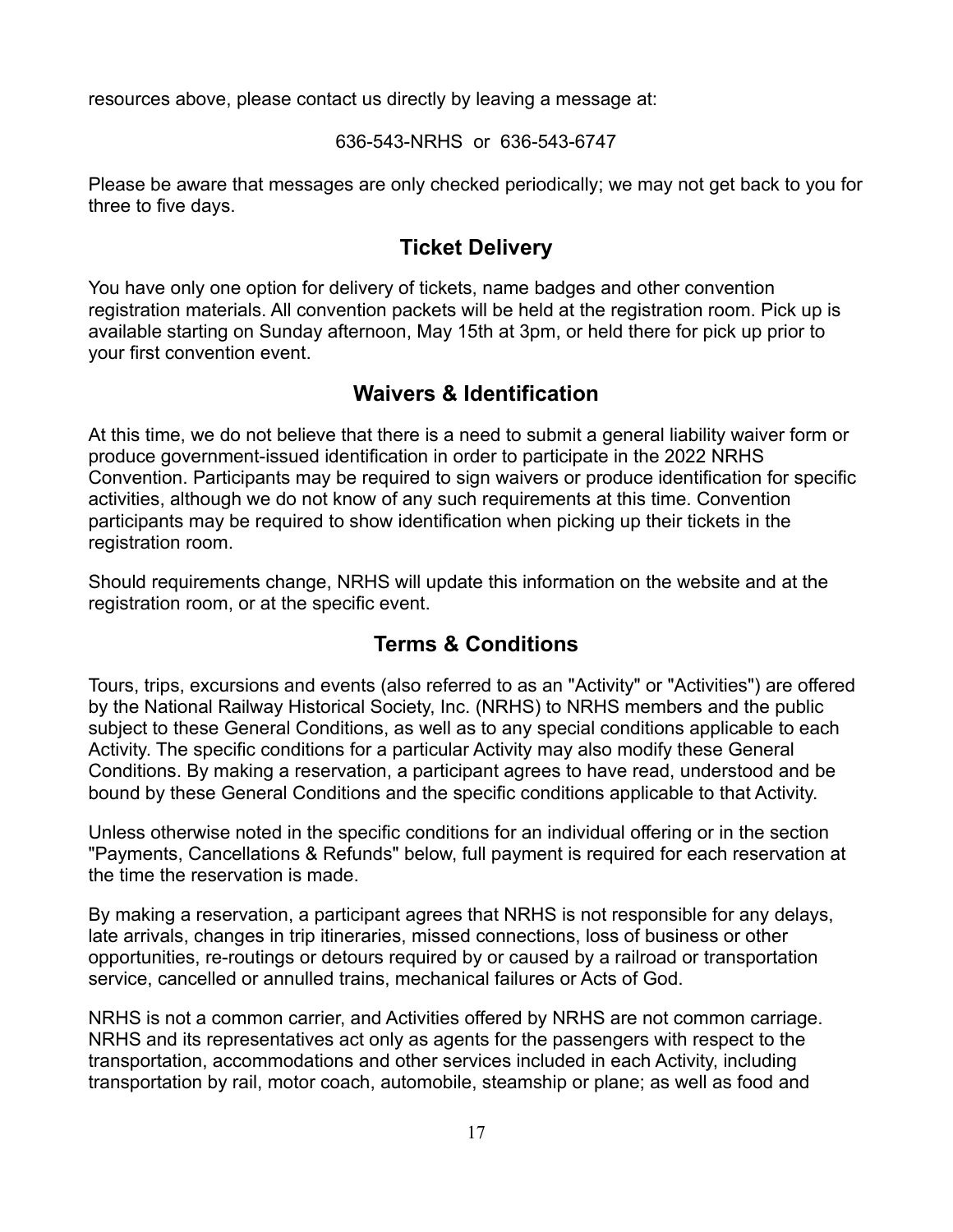dining services, hotel accommodations, sightseeing tours and other similar services included in the Activity. NRHS is not responsible for any injury, delay, loss or damage from any cause whatsoever from these conveyances, accommodations and other facilities and activities or with respect to any other cause beyond the immediate control of the NRHS.

**Smoking is not permitted aboard the motor coaches, buses, on the trains or at any other convention venue. Alcoholic beverages may not be brought aboard any train, motor coach, bus or to any convention event.**

All convention attendees must be able to board and alight from motor coaches, buses and trains, walk moderate distances (including on uneven ground), and maneuver at events without assistance.

Information in this booklet was accurate as of time of issuance. Due to circumstances beyond our control, we reserve the right to make any necessary changes. Updates will be provided upon check-in at the convention registration desk, or during the convention.

# **PAYMENTS, CANCELLATIONS & REFUNDS**

NRHS must pay non-refundable deposits, insurance premiums and other costs in advance of the convention dates to secure arrangements for the 2022 convention events. In order to assure that arrangements and required capacities will be available for convention attendees, the following policy applies to all registrations and Activity orders for the 2022 NRHS Convention.

Please read carefully the information on payments, additions, and cancellations.

**NRHS strongly recommends that customers consider purchasing travel insurance to protect themselves from having to cancel their participation. This is especially important for customers who are concerned they may have to cancel for medical, personal or family situations, or who cannot afford to forfeit deposits.**

# **Options for Payments**

NRHS will accept payment by credit card, PayPal, check or money order. Orders must always be paid in full; no partial payments are accepted.

If you are paying for your order by check or money order and that payment is not received by April 30, 2022 (when on-line registration ends), your order will be cancelled. These orders must use the downloadable Order Form, available at: [www.NRHS.com/convention](https://www.NRHS.com/convention) . The filled-in order form must accompany your payment.

### **Refunds**

Decisions regarding cancellations will be at the sole discretion of the NRHS. This provision will also apply to credit card payments declined by the credit card issuer and check payments declined by the issuing bank. A \$75 fee will be assessed for each check returned for any reason in addition to any other cancellation fees described herein.

Reservations and payments for air transportation, hotels and individual tourism before or after the convention are governed by the rules of the individual service providers. Again, NRHS strongly recommends that customers consider purchasing travel insurance to protect